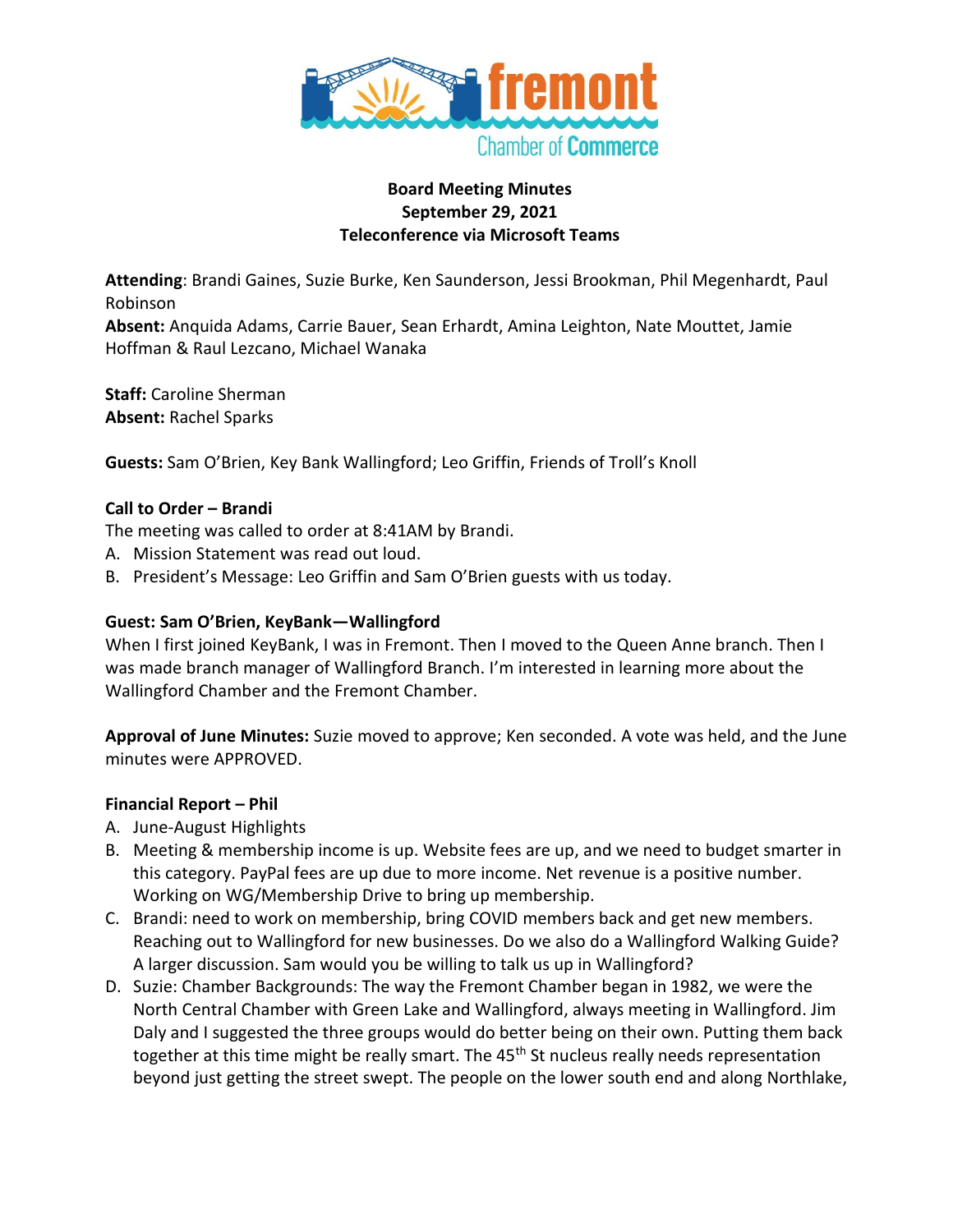they come over to Fremont. We don't want anything bad to happen to have them not join. It's good for us, it's good for you.

E. Brandi: We'd need to expand our capacity on the Board and Staff to manage a larger geographic area and number of members. What do they want or need for programs and meetings? We need to consider this in our program planning. What do they expect, what do they want to see more or less of? Consider reviewing this in the new year. Consider capacity.

## **Fremont Events**

- A. Candidate Event at the Shipyard Ken
	- a. It was so cool to get everyone together, see smiling faces, get some hugs. Picnic in the Park has morphed into Spirits at the Shipyard. Thanks to Brandi & Phil, Caroline & Rachel for all their hard work. It was a lot of fun. We had 100-125 people, including all the leadership in the maritime industry in the north end. 12 candidates were invited, only two didn't show. Dough Dixon donated time labor, facilities & possibly the food. Host of the event. We brought in a bar tender from Pete Hanning. Doug asked that we make it a covid vaccination proof event. There was nobody who complained. Turned away 2 people only. We did a good job getting the word out. Candidates he talked to had a great time. Good opportunity to meet and greet. The Chamber was well positioned. Brandi MC'd it. Sitting at about \$2k net income from the event. We'll keep you posted if Doug donates the food.
	- b. Suzie: Glad it went off so well. I was out of town. The port candidates weren't part of the deal? We interviewed them yesterday for NSIA. Look at those candidates. We need a port commissioner to support things like Harbor Patrol. The "wannabees" running against the incumbents are not up to the job. Call Bowman or Steinbrueck to get more information. I was appalled at the folks opposing the incumbents—they did not know their stuff.
	- c. Brandi: Do your own research and make your own decisions.
	- d. Ken: Going forward my recommendation would be to have Pacific Shipyard as our home for that event. It's so nice for the candidates to be at ground zero for our maritime industry. And right there are the encampments and tents, etc.
	- e. Brandi: was so happy, in awe. The tour of the Virginia V under repair was wonderful. Harrel & Nelson stayed later.
	- f. Suzie: "Real" shows up well
- B. Oktoberfest Phil
	- a. It was our 24<sup>th</sup>, but it was supposed to be our  $25<sup>th</sup>$ . How the event was received this year from the neighborhood, guests that showed up. Started out with a little parking lot financed by Suzie. I'm reminded of your generosity and getting access to vital water and things that make it work. This is a community event. We disrupt the people that are happy to be disrupted. They have multiple 55' trailers come in daily; Mischief Fremont Studios disrupted and further out. We are disrupting in a positive way we hope. The media supported the event in a positive way. We did not seek a lot of earned media, because it's an uncontrolled message. Our protocols are 100% vaccination, back of house protocols really worked. A week and a half out of the event. We all had to get covid tests due to the exposure. We're all good.
	- b. Numbers are half of 2019. We did change the pricing structure and how people came in. Changed the front gate. Everyone had to buy a ticket in advance to get in, even if you were in line. Buy a ticket and show your QR code. (See handout) The Chamber will make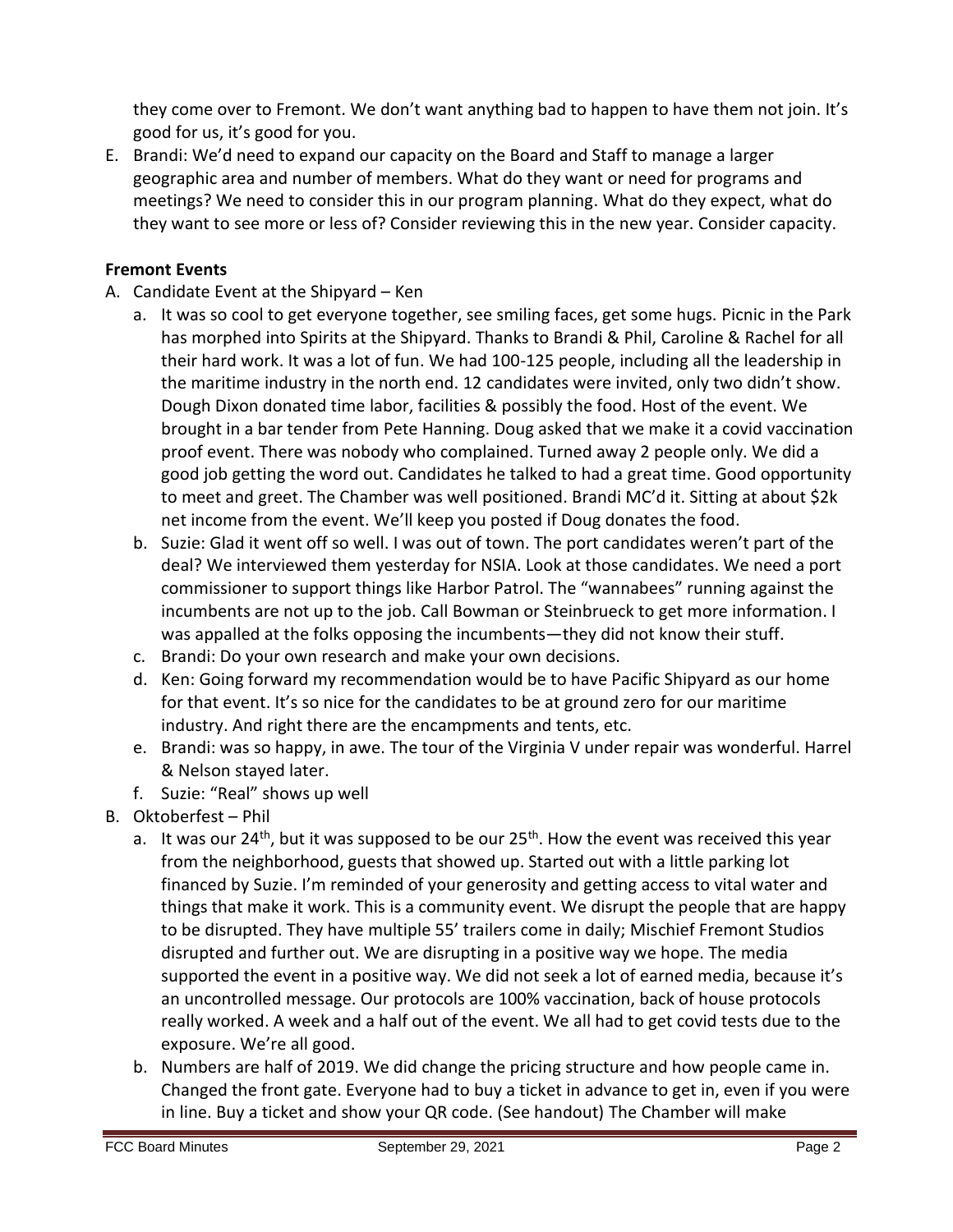\$24,112. That is fantastic. Our attendance was half. The biggest challenge was the forecast. Looked back at our history. Our worst year was 13k people. We anticipated we'd be down 40-50%. We reduced the event footprint. We could only recruit 25 out of 50 breweries. Had to make decisions: One was to do a session model. Closed for an hour (weird!) Those two sessions were scheduled to be 5k people, but it was closer to 3k due to rain. So glad to be back. Glad we were able to re-invent for COVID. Cards with circles & sharpies. Don't know if we'll go back to session models in the future. Interesting experience, but likely will go back to running all day. Everyone that volunteered that night, I just want to say Thank you! Saturday night was tough due to weather. So glad to produce the vent. Everybody I talked to—Canal St construction was a challenge, but the City managed that. Only neighbor relations issues are with Katrina Eileen Real Estate. Some folks feel the event should be for them and not for the neighborhood.

- c. Brandi: That is way too kind. She was a thorn in our side.
- d. Suzie: She runs an illegal business.
- e. Phil: The way we figured it out would put our insurance and & liquor license in jeopardy.
- f. Brandi: Next year, have a meeting with those businesses and lay down the rules Her illegal party will not be tolerated. We won't give them free passes. SDOT worked fast and got that road open fast. Folks new to the area didn't understand and complained about it on social media.
- g. Suzie: We've had run-ins with her before. She is not a team player. A thank you note to SPU is in order. This woman wasn't helpful.
- h. Brandi: dropped info to all the businesses in advance. But KE was not going to play.
- i. Phil: I talk about positive disruptions because we do what we say were going to do. We come from love and gratitude. We do not come off as the 1,000-pound gorilla. New Team at Bold Hat worked really well together.
- j. Brandi: 100 Adobe employees and guests. Great to see everyone! Couldn't call it an event for our office. It was my first time volunteering—really fun. We have an obligation to volunteer at these events—it's for the Chamber.
- k. Ken: Congratulations on this event. You always have a terrific relationship with the police? Did you have a good experience this time?
- l. Phil: Sgt Osborn, Sgt Page-Marks. Shortened hours by 2 hours. Opened about the same times. They were able to provide the staffing as in the past. Both Sgts were great. For cost reductions: they usually bring a mobile precinct to the Google parking lot, and we bring port-a-potti. They helped us this year by not bringing their mobile precinct and used the LTD conf room instead as their HQ for the weekend, thanks to Sara Nelson. Didn't get to say goodbye due to major squall at the end that sent everyone running. We will send out a big thank you note and left-over t-shirts.
- m. Suzie: Shall we add some Theo Chocolate? Always good to be nice to the police. Fremont Rotary folks volunteered and had such a good time! Kids from UW came and were so upbeat because they won the game.
- n. Phil: Two brands that we poured full cans in. They had a great time.
- o. Ken: Consider the Police department for an AWARD for their help.
- p. Phil: Shelly Ryan, manager of the Burke Building opens up parking lots for volunteers, as does Google. Award for Oktoberfest support, and Theo's hands down every day.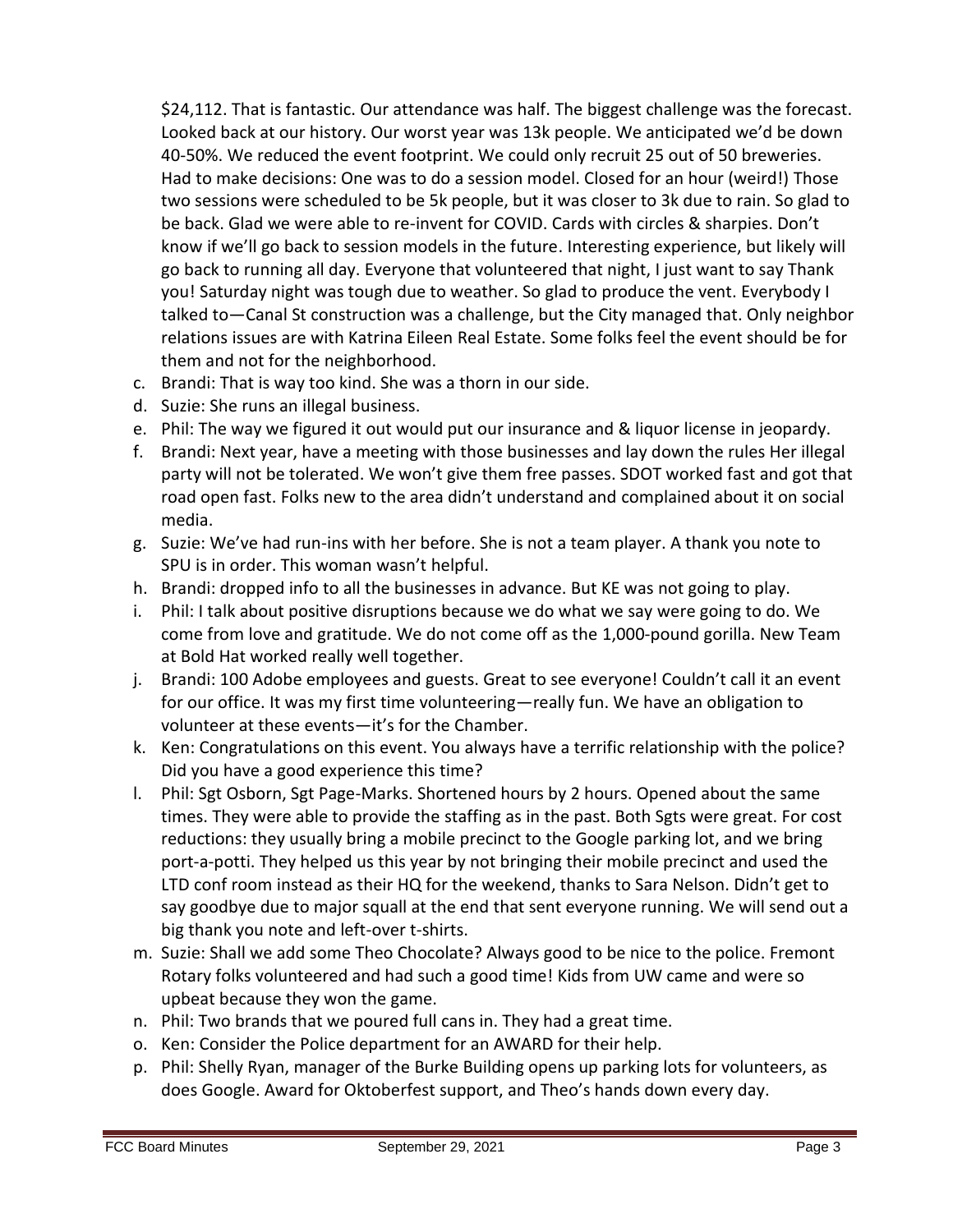- q. Suzie: Theo could be very corporate and other businesses, but they are not and they are very neighborly and real and supportive. We need to give them attaboys to keep that energy going. South Lake Union has a tough time getting the big guys to participate. Thank them any way we can.
- r. Brandi: Thanks again.
- s. Phil: Oktoberfest rang registers and brought Fremont back on the map. \$24k is same as grants from last year, so it's keeping FC going. YAY.
- i. Fremont Fair in June—we'll be working on that. It's going to be an interesting event. Projections for covid are looking better in March. Moving ? back to Easter—it's too challenging.
- t. Ken: Trick or Treat & Festivus—with Kirby leaving & heading to South Dakota, what's the plan?

# **Open Business and New Business – Brandi**

- A. SDOT Route 40 update—no information from Dan Strauss, though Brandi keeps asking him.
- B. Rocket repainting/wrapping Amina & Suzie
- C. Arts Fund (close to \$7k) distribution:
	- a. Center of the Universe signs Caroline
	- b. Support for maintenance for N 46th St Mural?
- D. Seattle Restaurant Week, Fall edition—We are helping sponsor this.
- E. Trick or Treat in Fremont
	- a. Brandi—learning how to do it from Kirby and we'll help and take it over. Same thing for Festivus & Lenin. Theo's still wants to sponsor. We'll learn from them. Going forward it will be a fully Chamber event. So, we have to work with them to learn how to do it, because their support will not be there going forward.
	- b. Suzie: If somebody likes the ToT event, it's the easiest thing to do. It is that kind of thing. A set of emails that go out, persistence. If someone says they want to participate, all they have to do is put a poster on their front door, reminding them, early enough and getting them on the website. This is the list of participants, come on down. We need one person to run this. Theo sponsors it.
	- i. Festivus is what you want to make of it. We have to do it to "open" Xmas season to get folks to come and shop in Fremont. We have to have something happen. It doesn't have to be Festivus, but the Lenin Lighting is important. We have changed out the Center of the Universe post again because we get good PR on it. Adrian is not doing Festivus this year, but we do have their resources on who to light Lenin. We can get that done. Maybe there are some folks with music & someone to josh with the crowd. Mostly folks with strollers and young folks. We get a little publicity, and it gets us going. We always include the arts people. It doesn't have to be the way they did it but think about who benefits.
	- c. Brandi: Coordinate with First Friday Art Walk & maybe VAM studios dancing in the windows. Expanding it a bit, not always at the square but throughout the neighborhood. We need to start drafting that email and send it to all our members. Follow up weekly. Print out some of our own posters and walk them around and get that list bumped up. Getting gall that info so we can promote it better. Put that on our website. Get a push to get that number up.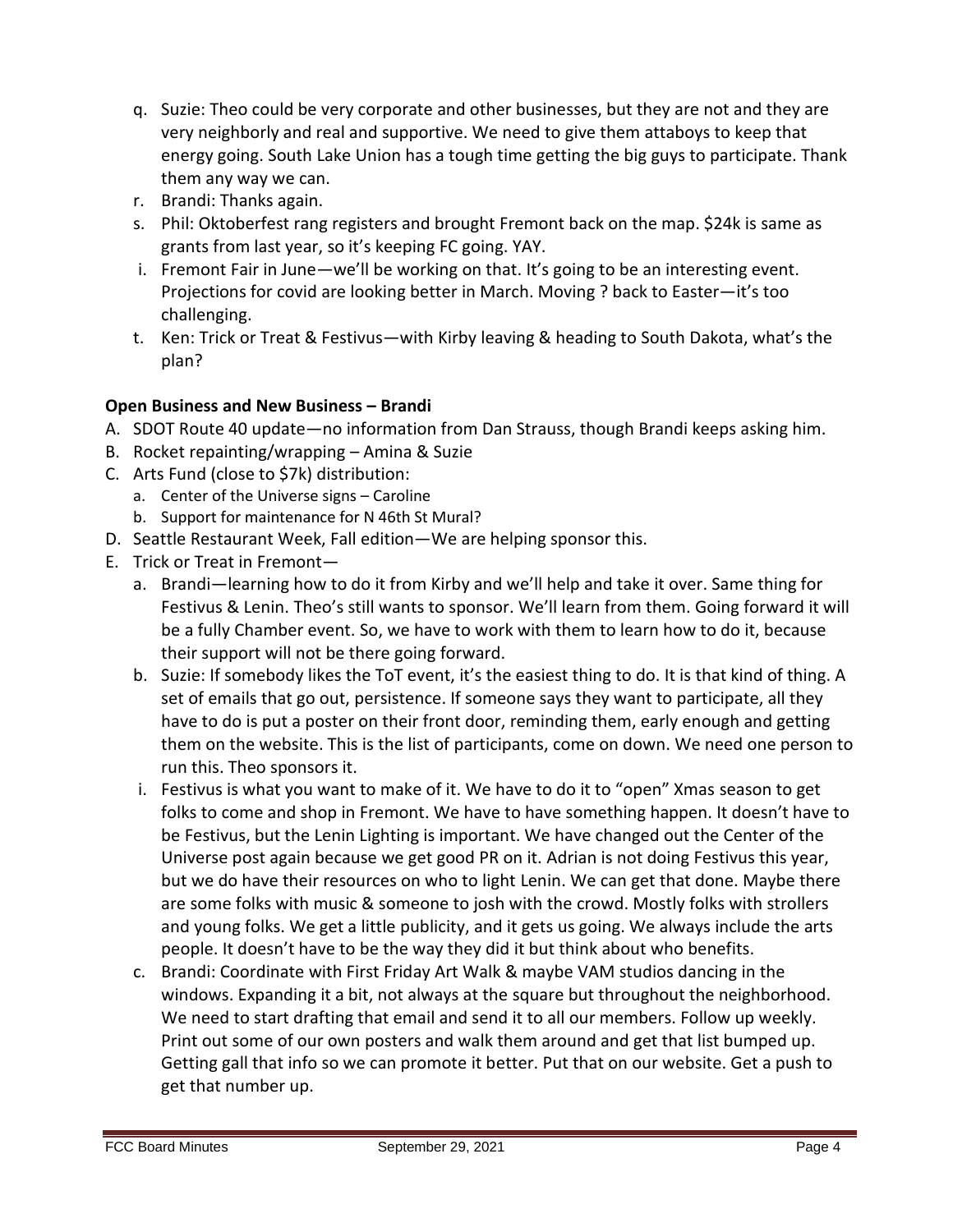- d. Suzie: Anyone on the call want to take it over? They are moving to South Dakota. They will be showing the Indian art of St. Josephs in Chamberlain, S Dakota. They have bought a house. Kirby got a job with the newspaper there. Moving March. Don't have bandwidth to do these things, so closing things up & handing them off. We no longer have our Santa Claus--Rodman miller passed away this year.
- e. Phil: Lenin Lighting we need to go back to our roots—Hegeman & his family. Ask Ryan and his production team to own it. They do such a good job promoting Fremont Sunday Market.
- f. Suzie: He's hoping to move the Market under the Fremont Bridge. Adobe & U-Park are in favor. I'm all for that idea. Ryan and his dad have great ideas. Not sure he has the bandwidth. On the other hand, it can be re-envisioned and as simple as anyone wants to make it. Kicking off Xmas the first weekend in December starts with all the market.
- g. Phil: I'll call Ryan after this call. I think you are right, Suzie about capacity. It'll be fun. Thank you!
- h. Ken: We have a small budget set aside for that. Right?
- F. Welcome Signs—Caroline
	- a. Presented history & budget
	- b. Brandi: let's work with Spittin' Llama, a local biz and maybe get them to join.
		- 1. Phil & Ken voted for reflective!
		- 2. Suzie: Which ones last longer?
		- **3. Go with one that lasts the longest!**
- G. Arts Fund: & Rocket—Suzie
	- a. Does the Chamber want to support financially the re-painting of the rocket? The building owner was disgruntled that the paint was peeling. It needed a new base coat and to satisfy Phil Suetens, who thought that we were not painting it ever. We don't like it when he is disgruntled. It plays out with Lenin Lighting and other things. I picked up the tab, because there was an opportunity.
	- b. Brandi: we want to get Quirkus and artwork that needs to be done going forward. We didn't have any say in the painting. So, we'll pay for any additional, but I don't know about the base coat.
	- c. Phil: Treasurer hat. I don't know what amounts were paid out or what we have in the Arts fund, but we do have to make it a priority. Now that it's painted can we make it a priority? Can we see some numbers and discuss it at the next board meeting? Numbers to get someone back up there to add more things. We need to think about how to make it a bigger statement. Are you OK with that Suzie?
	- d. Suzie: I do want you to all know that you got \$30k bids on it, so the \$6k in the fund wasn't going to cover it, and nothing was going to come in to cover it. Got it done for \$20k, no approval, quickly and we have a happy neighbor. If we can get the Arts Fund up to \$10k, we can get the logo back up there. Any part of the that \$20k paid down would be appreciated. It was a one-time opportunity.
	- e. Brandi: People appreciate that the lights are fixed. Knowing that it's a finished base coat is good to know. Maybe we get a QR code "Support the Rocket". We can monetize it. Let's discuss at next meeting
	- f. Suzie: 40<sup>th</sup> Birthday Candle!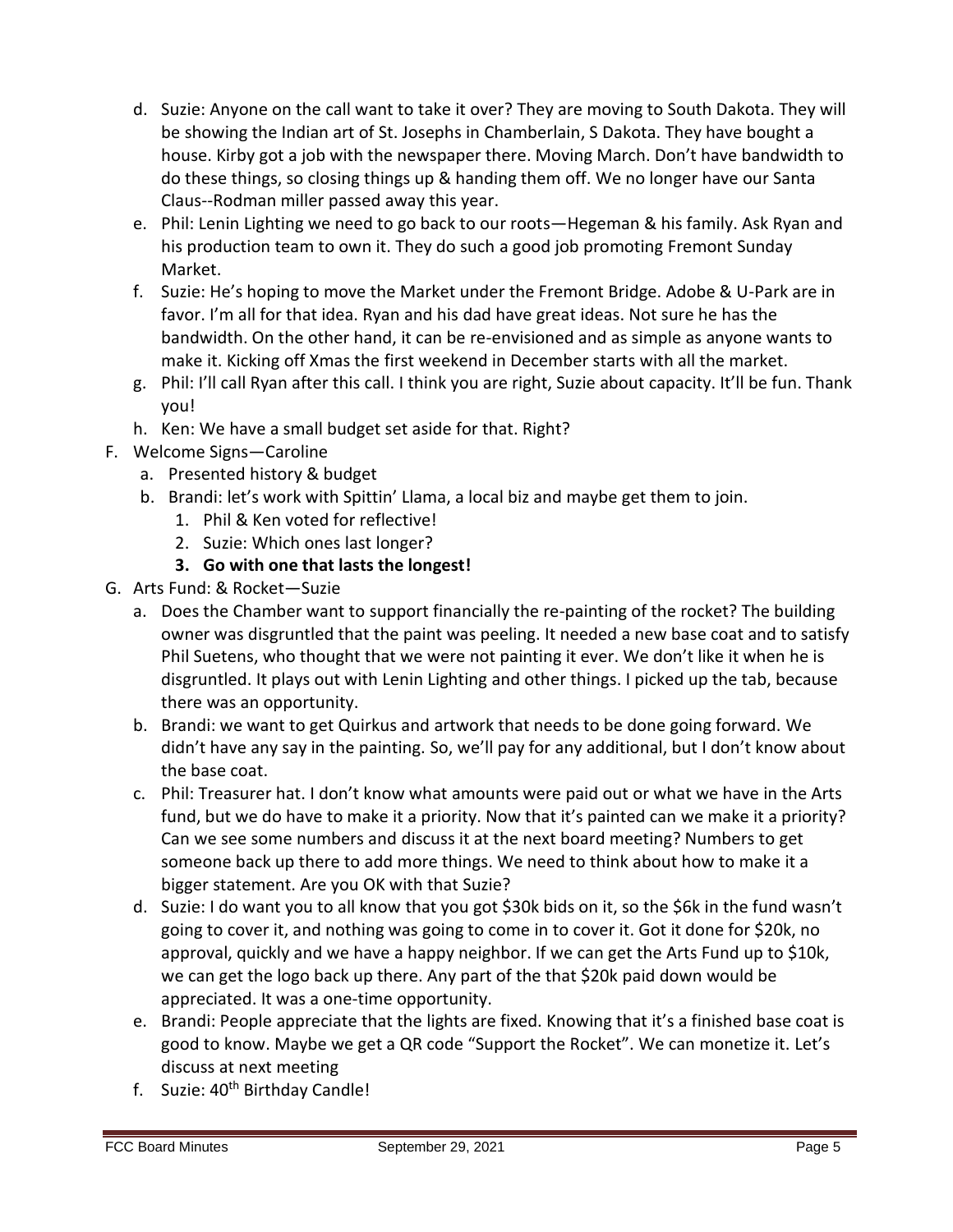### **Office Reports—see handouts**

- A. Membership & Office Management Caroline
- B. Major Grant & Marketing Initiatives Caroline
	- a. NERF (Neighborhood Economic Recovery Fund) Grant—The focus is on diversity, minority businesses, small businesses and neighborhoods recovering from COVID. Reviewed draft budget overview and the various projects we hope to get funded: art maintenance/repair, new art, refurbish Hysterical Markers, apply new art to Rocket, get FC website translated, create Fremont Art database/catalog to be used to make walking tours/maps, digitizing the Walking Guide.
	- b. Chamber's 40th, Wallingford support, WG, Membership Drive—The Chamber's 40<sup>th</sup> is next May 5<sup>th</sup> (also Cinco de May) and we want to celebrate our members and member milestones. Wallingford is looking for support. We are pushing the Walking Guide and the Membership Drive. These efforts go hand-in-glove and should be considered together. Please come to our Marketing Planning meeting scheduled for Thursday, September 7 at noon to explore all these ideas!
- C. Marketing, Membership & Programs Caroline
	- a. Reviewed Program plan:
		- i. Virtual Social Good mtg on October 20.
		- ii. Possible E-Organizing Tech event on November 17th.
		- iii. Annual Membership Meeting on December 8.
	- b. For the Annual Membership Meeting, we need to think about whether we will have a slate of new board members to vote in. Also need to have membership ratify changes to Bylaws made last winter. For these two topics, we must give the membership 20 days advanced notice of the meeting and the agenda, so that notice has to go out November 17th. We need to finalize this at the October board meeting.
	- c. Rachel is out for the week—no marketing stats available.

Wallingford Support:

- a. Suzie: Sam, you might want to get the word out for some Wallingford representation on our board. Best to have businesses represented. The Wallingford Sr Ctr has had changes in leadership over the years, but they have stuck with us.
- b. Sam: Would love to come to the meeting next week. Will also spread the word on Trick or Treat, as well. It's on Sunday, so not the best for Banks.
- c. Suzie: Always on Halloween at 3 in the afternoon. Not meant for adults, but for kids.

### **Announcements – Brandi**

- A. Announcements
	- a. Jessi: When we do Lenin lighting, PCC would be happy to do coffee or tea or cocoa. Not sure who's taking charge, but PCC would love to help out.
	- b. Phil: Your donation over the Oktoberfest weekend was unbelievable! To keep this army moving. Thank you!
	- c. Suzie: PCC is Awesome!
	- d. Leo: Kaley Bender from Troll's Knoll took a position with Amazon in Singapore. Leo is Acting President of Troll's Knoll.
- B. Calendar of Awesomeness—Chamber highlights from June-August what have we accomplished that we want to highlight on our website?
	- a. Oktoberfest (Brandi), Fremont Sunday Mkt (Suzie), The "1 foot forward 2 feet back" that people had to go through over the last 18 months.
- C. Chamber of Commerce Award Ideas from June-August who do we want to nominate for a CoC Award and why?